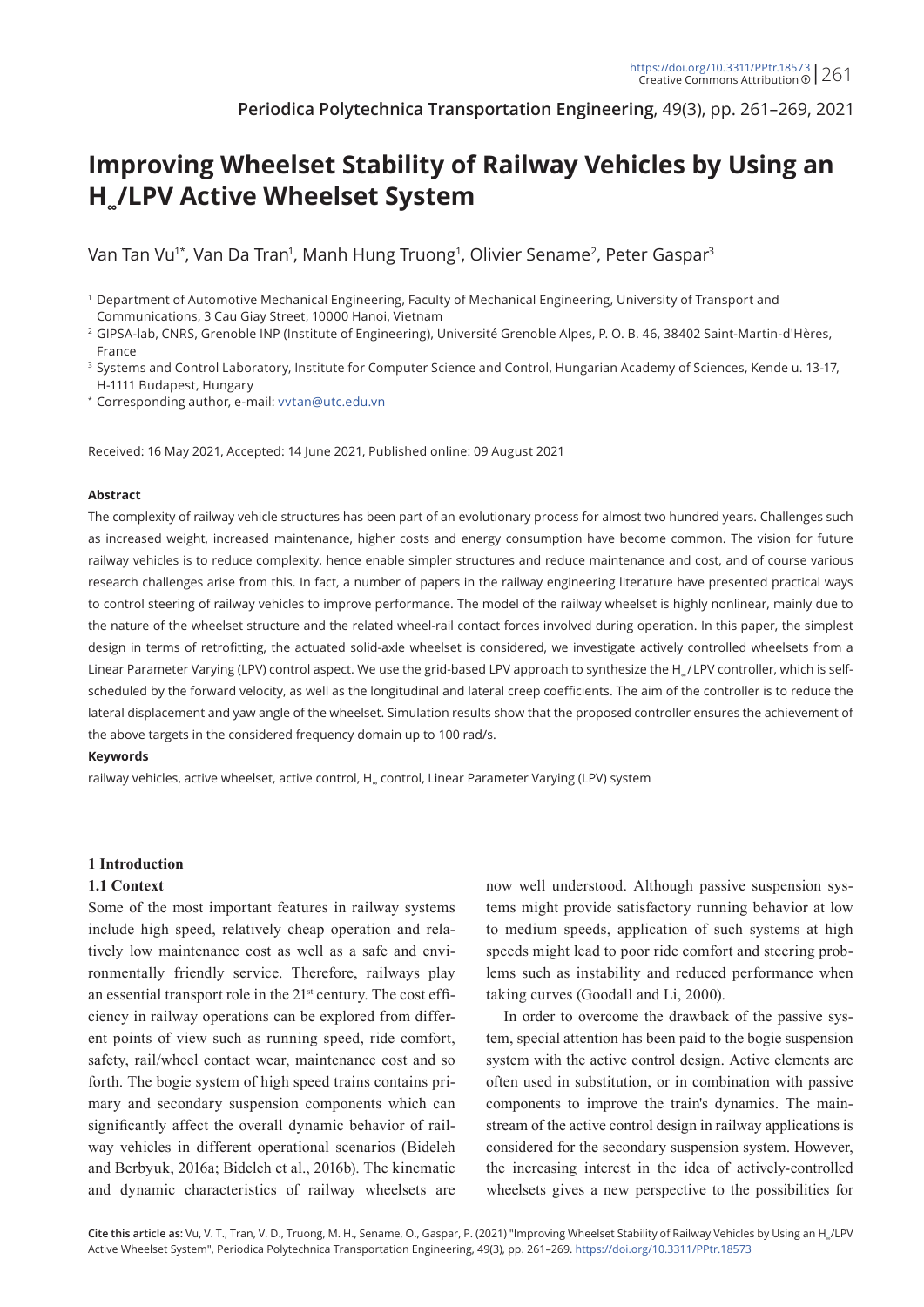achieving better stability (Wickens, 1991), and it is therefore valuable to re-evaluate the dynamic equations in a manner which will facilitate a control engineering approach.

Several active systems have been developed during the past few decades in order to meet various design requirements and improve railway vehicles' performance from different perspectives such as ride comfort, safety, and wheel/rail contact wear (Bideleh and Berbyuk, 2016a; Bideleh et al., 2016b; Matamoros-Sanchez and Goodall, 2015; Zong et al., 2013). This paper presents a new LPV control design for an active wheelset system in order to improve wheelset stability.

## **1.2 Related works**

From the available literature some related works are listed as below:

- In the works of Bideleh and Berbyuk (2016a) and Bideleh et al. (2016b), a robust controller is designed for active steering of a high speed train bogie with solid axle wheelsets to reduce track irregularity effects on the train's dynamics and to improve stability and cornering performance. A half-car railway model with seven degrees of freedom equipped with practical accelerometers and angular velocity sensors is considered for the  $H_{\infty}$  control design. The results showed that for the case of nonlinear wheel and rail profiles, significant improvements in the active control performance can be achieved using the proposed compensation technique.
- In the work of Goodall and Li (2000), the authors present the unconstrained wheelset equations in a block diagram form, illustrating the feedback action created by a combination of creep and conicity. It then identifies a re-structuring and simplification from which the basic kinematic oscillation can readily be predicted, this also helps to expose the issues relating to stabilization through passive means. The analysis is extended using a similar approach to a wheelset with independently rotating wheels, including the effect of longitudinal creep upon the relative speed of the two wheels.
- In Pérez et al.'s work (2000), an improvement of the curving behavior of conventional railway vehicles with mounting bogies and solid wheelsets through active control was investigated. Various possible control goals are considered and implemented using optimal control techniques. Then suitable sensor

types and locations are selected for each control strategy and results are obtained taking into account stochastic disturbances.

• In the work of Li and Goodall (1998), an assessment of a railway wheelset in control engineering terms was presented. It addresses a linearized dynamic model and some simulation results for straight and curved track; it also gives an interpretation of the fundamental stability problem based upon the control system stability analysis, and suggests theoretical possibilities for active control laws.

## **1.3 Paper contributions**

Based on the idea in the works of Li and Goodall (1998); Goodall and Li (2000) and Pérez et al. (2000), here the authors present preliminary research results on the H<sub>∞</sub>/LPV active wheelset control system with the aim of improving the wheelset stability. Hence the following contributions are made:

- We propose an LPV wheelset system by considering the forward velocity, the longitudinal and lateral creep coefficients as the three varying parameters. The two exogenous disturbances used include the curvature and the cant angle. The control input includes the lateral force and yaw torque which are controlled by the active controller.
- We use the grid-based LPV approach to synthesize the H<sub>∞</sub>/LPV controller which is self-scheduled by the forward velocity, and the longitudinal and lateral creep coefficients. The aim of the controller is to reduce the lateral displacement and yaw angle of the wheelset. Simulation results show that the proposed controller ensures the above targets in the considered frequency domain up to 100 rad/s.

The paper is organized as follows: Section 2 presents a single active wheelset LPV model. Section 3 develops the H∪LPV control synthesis for an active wheelset system to improve stability. Section 4 presents some simulation results in the frequency domain. Finally, some conclusions are drawn in Section 5.

### **2 Wheelset modeling**

A single wheelset model shown in Fig. 1 is considered for the robust LPV control design. It has a solid axle with linear wheel profiles, therefore the model has 2 degrees of freedom (DOF) (Li and Goodall, 1998; Pérez et al., 2000). There are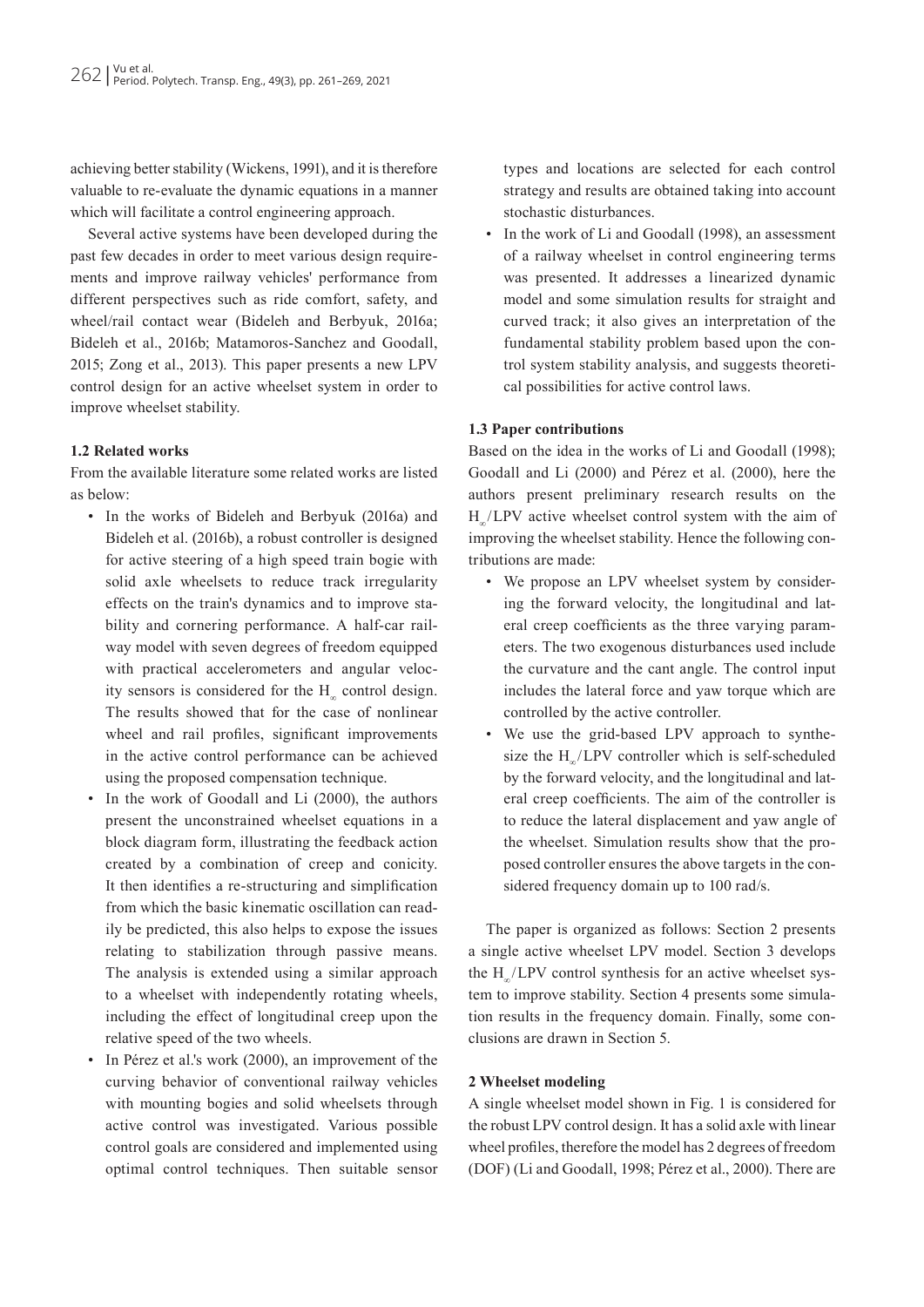

**Fig. 1** A single wheelset model (Bideleh and Berbyuk, 2016a; Bideleh et al., 2016b; Li and Goodall, 1998)

four actuators which can be used for this model, with two actuators to create the lateral force  $(F_y)$  and two actuators for the yaw torque  $(T_{\mu})$ . The parameters and variables of the wheelset model are detailed in Table 1. The motion differential equations are formalized as in Eq. (1):

$$
\begin{cases}\n\ddot{y} = -\frac{2f_{22}}{mv}\dot{y} + \frac{2f_{22}}{m}\psi + \frac{F_y}{m} + \frac{v^2}{R_0} - g\theta \\
\dot{\psi} = -\frac{2f_{11}/\lambda}{Ir_0}y - \frac{2f_{11}/^2}{Iv}\dot{\psi} + \frac{T_y}{I} + \frac{2f_{11}/^2}{IR_0}\n\end{cases}
$$
\n(1)

The motion differential Eq. (1) can be rewritten in the LPV state-space representation with the three varying parameters  $\rho = [\rho_1, \rho_2, \rho_3]$   $(\rho_1 = v, \rho_2 = f_{11}, \rho_3 = f_{22})$  as follows:  $\dot{x} = A(\rho) \times x + B_1(\rho) \times w + B_2(\rho) \times u$  (2)

with the state vector  $x$ , the exogenous disturbance includes the curvature and the cant angle *w*, the control input includes the lateral force and the yaw torque *u*.

$$
x = [y, y, \psi, \psi]^T
$$

$$
w = \left[\frac{1}{R_0}, \theta\right]^T
$$

$$
u = [F_y, T_y]^T
$$

| (Goodan and Li, 2000, Li and Goodan, 1998) |                                |                 |            |  |
|--------------------------------------------|--------------------------------|-----------------|------------|--|
| Symbols                                    | Description                    | Value           | Unit       |  |
| $\mathfrak{m}$                             | Wheelset mass                  | 1250            | kg         |  |
| $\mathcal V$                               | Forward velocity               |                 | km/h       |  |
|                                            | Half gauge                     | 0.75            | m          |  |
|                                            | Wheelset yaw inertia           | 700             | $kg \, m2$ |  |
| $r_{0}$                                    | Nominal wheel radius           | 0.5             | m          |  |
| $R_0$                                      | Curve radius                   |                 | m          |  |
| $\theta$                                   | Track cant angle               |                 | rad        |  |
| λ                                          | Conicity                       | 0.15            |            |  |
| $f_{11}$                                   | Longitudinal creep coefficient | 10 <sup>7</sup> | N          |  |
| $f_{22}$                                   | Lateral creep coefficient      | 10 <sup>7</sup> | N          |  |
| $\mathcal{Y}$                              | Lateral displacement           |                 | m          |  |
| $\psi$                                     | Yaw angle                      |                 | rad        |  |

| <b>Table 1</b> Variables and parameters of single wheelset model |
|------------------------------------------------------------------|
| (Goodall and Li, 2000; Li and Goodall, 1998)                     |

# **3 H∞ / LPV controller design for active wheelset system 3.1 LPV control for the active wheelset system**

One of the key factors in railway operations (especially at high speeds) is running stability which is particularly important for safety and ride comfort. Therefore, the controller should first of all stabilize the wheelset motion. In order to satisfy the above mentioned design requirements, it is not necessary to control all the states of the system. A global sensitivity analysis on the wheel/rail contact properties with respect to the wheelset dynamics proved that the contact properties such as creeps, contact forces, and contact patch dimensions are mostly sensitive with respect to the wheelset lateral and yaw motions. The lateral wheelset motion should be below some limit (8 mm in most of the cases) to avoid a flange contact. On the other hand, the wheelset yaw motion can significantly affect the contact forces. In order to describe the control objective, the model Eq. (2) has a partitioned representation in the following way:

$$
\begin{bmatrix}\n\dot{x}(t) \\
z(t) \\
y(t)\n\end{bmatrix} =\n\begin{bmatrix}\nA(\rho) & B_1(\rho) & B_2(\rho) \\
C_1(\rho) & D_{11}(\rho) & D_{12}(\rho) \\
C_2(\rho) & D_{21}(\rho) & D_{22}(\rho)\n\end{bmatrix}\n\begin{bmatrix}\nx(t) \\
w(t) \\
u(t)\n\end{bmatrix}
$$
\n(3)

where  $z(t) = [y, \psi, T_{\psi}, F_{y}]^{T}$  is the performance output vector and  $y(t) = [\ddot{y}, \dot{\psi}]^T$  is the measured output vector.

The bounds  $(\bar{v}, v)$ , of the varying parameters are taken into account. The control goal is to minimize the induced  $L_2$  norm of the closed-loop LPV system  $\Sigma_{CL(\rho)} = \text{LFT}(G(\rho), K(\rho)),$  with zero initial conditions, which is given by

$$
\left\| \Sigma_{CL(\rho)} \right\|_{2 \to 2} = \sup_{\substack{\rho \in P \\ \tilde{v} \le \rho \le \underline{v} \text{ with } \rho > 0}} \sup_{\|w\|_2 = 0} \frac{\|z\|_2}{\|w\|_2}.
$$
 (4)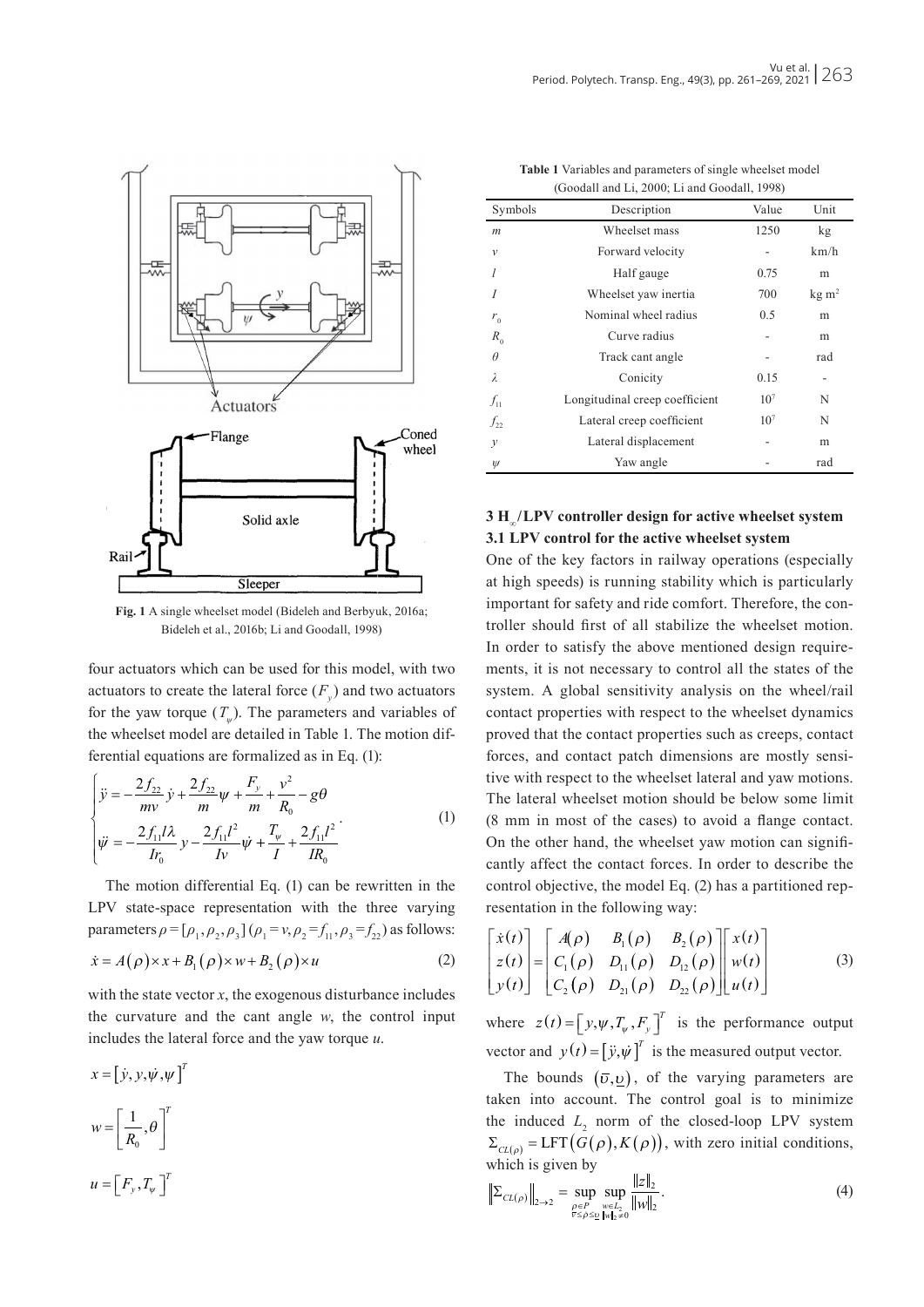If  $\Sigma_{CL(\rho)}$  is quadratically stable, this quantity is finite. The quadratic stability can be extended to the parameter dependent stability, which is the generalization of the quadratic stability concept (Gaspar et al., 2005; Wu et al., 1996).

#### **3.2 H∞ / LPV control synthesis**

In this section, the forward velocity, the longitudinal and lateral creep coefficients are considered as the three varying parameters ( $\rho = [\rho_1, \rho_2, \rho_3]$ ,  $\rho_1 = v$ ,  $\rho_2 = f_{11}$ ,  $\rho_3 = f_{22}$ ). The forward velocity can be measured directly by sensors, whereas the two creep coefficients vary a lot as the train moves.

#### **3.2.1 H∞ / LPV control design**

Fig. 2 shows the control scheme for the  $H_{\sim}/LPV$  control design. It includes the feedback structure of the nominal model  $G(\rho)$ , the controller  $K(\rho)$ , the weighting functions and the performance objectives. In this diagram, *u* is the control input, *y* is the measured output, *n* is the noise measurement, *z* is the performance output and *w* is the disturbance signal.

The main objective of the active system is to reduce the lateral displacement and yaw angle. Furthermore, the lateral force and yaw torque should be kept as small as possible in order to avoid the saturation of the actuators. Therefore the weighting functions are chosen as given in Table 2.

The LPV controller  $K(\rho)$  in Fig. 2 is defined as

$$
\begin{bmatrix} \dot{x}_c(t) \\ u(t) \end{bmatrix} = \begin{bmatrix} A_c(\rho) & B_c(\rho) \\ C_c(\rho) & D_c(\rho) \end{bmatrix} \begin{bmatrix} x_c(t) \\ y(t) \end{bmatrix} . \tag{5}
$$

The closed-loop system  $\Sigma_{CL(\rho)} = \text{LFT}(G(\rho), K(\rho))$ can be derived from the generalized plant  $G(\rho)$  Eq. (3) and the controller  $K(\rho)$  Eq. (5) as follows:

$$
\begin{bmatrix} \dot{\xi}(t) \\ z(t) \end{bmatrix} = \begin{bmatrix} A(\rho) & B(\rho) \\ C(\rho) & D(\rho) \end{bmatrix} \begin{bmatrix} \xi(t) \\ w(t) \end{bmatrix},
$$
\n(6)

where

$$
\begin{cases}\nA = \begin{bmatrix}\nA(\rho) + B_2(\rho)D_c(\rho)C_2(\rho) & B_2(\rho)C_c(\rho) \\
B_c(\rho)C_2(\rho) & A_c(\rho)\n\end{bmatrix} \\
B = \begin{bmatrix}\nB_1(\rho) + B_2(\rho)D_c(\rho)D_{21}(\rho) \\
B_c(\rho)D_{21}(\rho)\n\end{bmatrix} (7) \\
C = \begin{bmatrix}\nC_1(\rho) + D_{12}(\rho)D_c(\rho)C_2(\rho)D_{12}(\rho)C_c(\rho)\n\end{bmatrix} \\
D = D_{11}(\rho) + D_{12}(\rho)D_c(\rho)D_{21}(\rho)\n\end{cases}
$$

with  $\xi(t) = \left[x^T(t), x_c^T(t)\right]^T$ .

The quadratic LPV *γ*-performance problem is to compute the parameter-varying control matrices  $A_c(\rho)$ ,  $B_c(\rho)$ ,  $C_c(\rho)$ ,  $D_c(\rho)$  in such a way that the resulting closed-loop



**Fig. 2** Closed-loop interconnection structure with LPV active controller

**Table 2** The weighting functions of the closed-loop structure (Bideleh and Berbyuk, 2016a; Bideleh et al., 2016b)

| Weighting<br>function      | Description                                        | Value                                            |
|----------------------------|----------------------------------------------------|--------------------------------------------------|
| $W_{\tau}$                 | Weighting functions for<br>the performance output  | $diag[W_{zy}, W_{zpsi}, W_{zFy}, W_{zTpsi}]$     |
| $W_{zv}$                   | Weighting function for<br>the lateral displacement | $100\frac{40s^2 + 60s + 100}{1s^2 + 200s + 100}$ |
| $W_{_{2psi}}$              | Weighting function for<br>the yaw angle            | $100\frac{10s^2 + 20s + 1}{1s^2 + 200s + 100}$   |
| $W_{zFy}$                  | Weighting function for<br>the lateral force        | $5e-8$                                           |
| $W_{\mathit{zTpsi}}$       | Weighting function for<br>the yaw torque           | $5e-8$                                           |
| W,                         | Weighting functions for<br>the disturbance signals | $diag[W_{i1}, W_{i2}]$                           |
| $W_{i1}$                   | Weighting function for<br>the curvature            | 0.5                                              |
| $W_{i2}$                   | Weighting function for<br>the cant angle           | 0.5                                              |
| $W_{\scriptscriptstyle n}$ | Weighting functions for<br>the noise measurement   | diag[0.01, 0.01]                                 |

system is quadratically stable and the induced  $L<sub>2</sub>$  norm from *w*(*t*) to *z*(*t*) is less than *γ*. The existence of a controller that solves the quadratic LPV *γ*-performance problem can be expressed as the feasibility of a set of Linear Matrix Inequalities (LMIs), which can be solved numerically (Gaspar et al., 2005; Wu, 2001; Wu et al., 1996).

#### **3.2.2 Solution for the H∞ / LPV control**

Several approaches can be used to design an LPV controller, based on the LPV model Eq. (3): Linear Fractional Transformations (LFT) (Apkarian and Gahinet, 1995; Packard, 1994), Polytopic solution (Gahinet et al., 1996; Scherer et al., 1997), Linearizations on a gridded domain (grid-based LPV) (Wu, 1995). The grid-based LPV approach is interesting since it does not require any special dependence on the parameter vector. This method is used in this paper together with the  $LPVTools^{TM}$  (Hjartarson et al., 2015) to synthesize the H<sub>∞</sub>/LPV controller.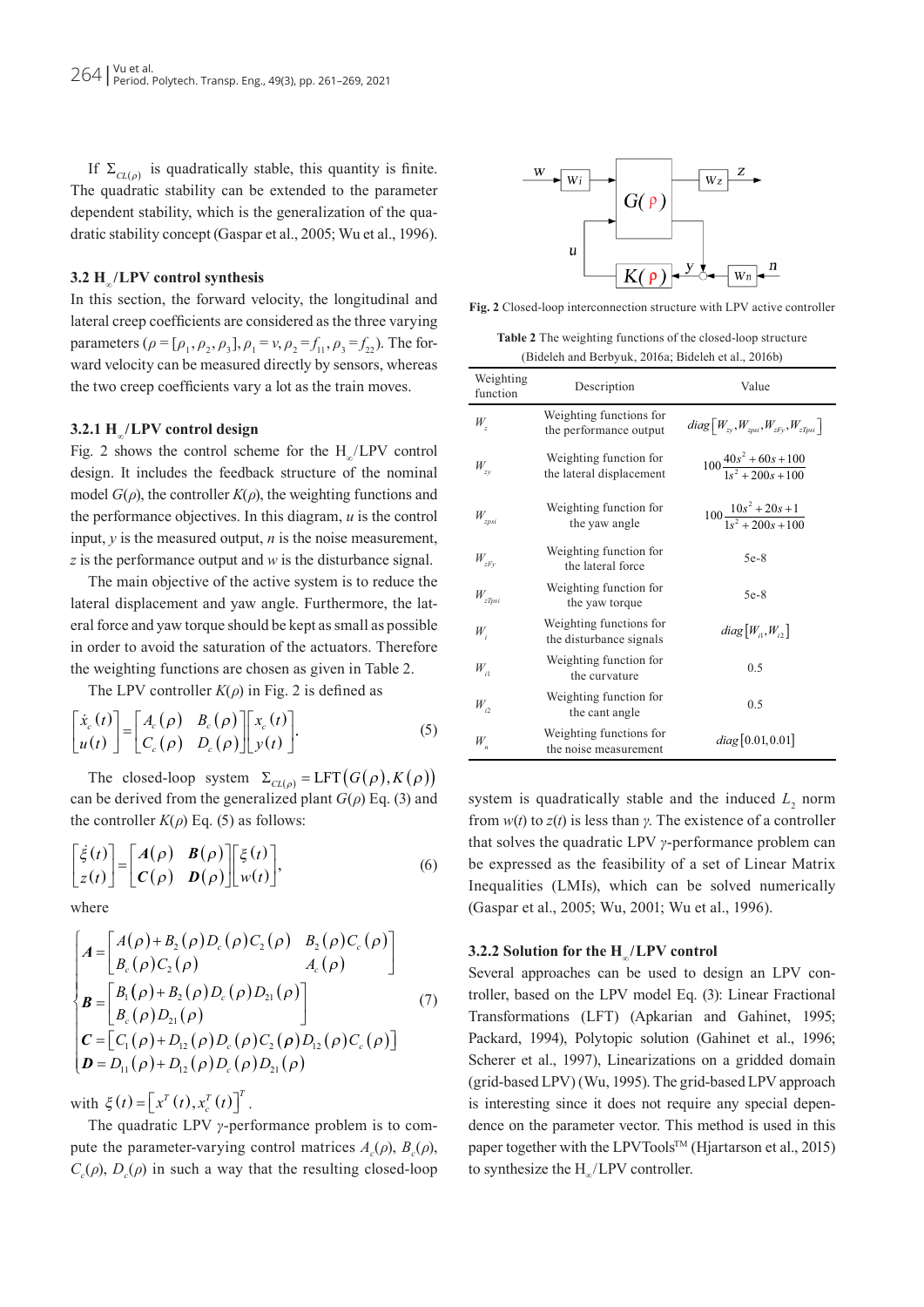For the interconnection structure shown in Fig. 2, the  $H<sub>∞</sub>$  controllers are synthesized for 10 values of the forward velocity in a range of  $\rho_1 = v = [50 - 130]$  km/h, 50 values of the longitudinal creep coefficient in a range of  $\rho_2 = f_{11} = [5-10]$  MN, 50 values of the lateral creep coefficient in a range of  $\rho_3 = f_{22} = [5-10]$  MN. The spacing of the grid points is based upon how well the H<sub>∞</sub> point designs perform for the plant around each design point. The grid points and the LPV controller synthesis using  $L$ PVTools<sup>TM</sup> are expressed by the following commands:

*v* = pgrid ('rhol', linspace (50/3.6,300/3.6,10));  $f_{11} = pgrid(\text{ 'rho2', } \text{linspace}(5e6, 10e6, 50));$  $f_{22} = pgrid(\text{'rho3}', \text{linspace}(5e6, 10e6, 50));$  $[Klpv, normlpv] = lpvsyn(H, nmeas, ncont).$ 

At all of the grid points, the proposed weighting functions are applied to the entire grid parameter space and the effect of the scheduling parameter is ignored. In the  $H_{\infty}$ control design, the *γ* iteration results in an optimal *γ* value and an optimal controller. However, if the weighting functions were changed, another optimal *γ* and another optimal controller would be obtained.

#### **4 Simulation results analysis**

The parameters of the wheelset model are detailed in Table 1. In this section we will evaluate the effectiveness of the H<sub>∞</sub>/LPV active wheelset control system in the frequency domain for the three cases:

- **First case:** the forward velocity  $(\rho_1 = v)$  varies from 50 km/h to 300 km/h with 10 grid points. The longitudinal and lateral creep coefficients ( $\rho_2 = f_{11}$ ,  $\rho_3 = f_{22}$ ) are kept at the nominal value of 10 MN.
- **• Second case:** the longitudinal creep coefficient  $(\rho_2 = f_{11})$  varies from 5 MN to 10 MN with 50 grid points. The lateral creep coefficient ( $\rho_3 = f_{22}$ ) is kept at the nominal value of 10 MN and the forward velocity  $(\rho_1 = v)$  is considered at 20 m/s.
- **Third case:** the lateral creep coefficient  $(\rho_3 = f_{22})$ varies from 5 MN to 10 MN with 50 grid points. The longitudinal creep coefficient ( $\rho_2 = f_{11}$ ) is kept at the nominal value of 10 MN and the forward velocity ( $\rho_1 = v$ ) is considered at 20 m/s.

# **4.1 First case:**  $\rho_1 = v = [50 - 300]$  km/h,

 $\rho$ <sup>2</sup>,  $= \rho$ <sup>3</sup>  $= f_{11} = f_{22} = 10$  MN

In this subsection, the authors consider the varying parameter of the forward velocity  $\rho_1 = v$  from 50 km/h to 300 km/h with 10 grid points.

Figs. 3 and 4 show that in the case of the "no control" system, when the forward velocity changes, the transfer function of the variables changes a lot, so the application of LPV control with the forward velocity as a varying parameter is very necessary.

We can also see that the H<sub>∞</sub>/∟PV active wheelset control system reduces significantly the magnitude of the above variables in most frequency ranges. It shows that the active system can generate a roll stability, when compared with the "no control" system.

# **4.2 Second case:**  $\rho_2 = f_{11} = [5-10]$  MN,  $\rho_3 = f_{22} = 10$  MN,  $\rho_1 = v = 20$  m/s

In this section we consider that the longitudinal creep coefficient ( $\rho_2 = f_{11}$ ) varies from 5 MN to 10 MN.

Figs. 5 and 6 show that, although the longitudinal creep coefficient varies from 5 to 10 MN, the transfer function magnitude of the variables varies negligibly. The results show that, when this coefficient varies over a wider range (e.g., 0.1–100 MN), the transfer function magnitude of the variables vary greatly. In the process of moving the train, due to the different characteristics between the rail and the wheel, as well as the weather conditions and the material, it is difficult to accurately determine the value of this coefficient. Therefore, considering this coefficient as a varying parameter is still meaningful in practice.

From Figs. 5 and 6 we see that the  $H_{\sim}/LPV$  active wheelset control system achieves the goal to reduce the lateral displacement, yaw angle, as well as their acceleration in most of the frequency ranges of interest.

# **4.3 Third case:**  $\rho_3 = f_{22} = [5-10]$  MN,  $\rho_2 = f_{11} = 10$  MN,  $\rho_{1} = v = 20$  m/s

In this section we consider that the lateral creep coefficient  $(\rho_3 = f_{22})$  varies from 5 MN to 10 MN.

Figs. 7 and 8 show that the transfer function magnitude of the lateral displacement and its acceleration do not change too much when the coefficient changes. However, the yaw angle and its acceleration are sensitive to the variations of this coefficient. So it is a good idea to consider this coefficient as a varying parameter.

As with the two cases considered above, the  $H_{\sim}/LPV$ active wheelset control system can reduce the transfer function magnitude of the variables, thereby enhancing the stability of the wheelset.

## **5 Conclusions**

In this paper, we propose an LPV wheelset system by considering the three varying parameters: the forward velocity,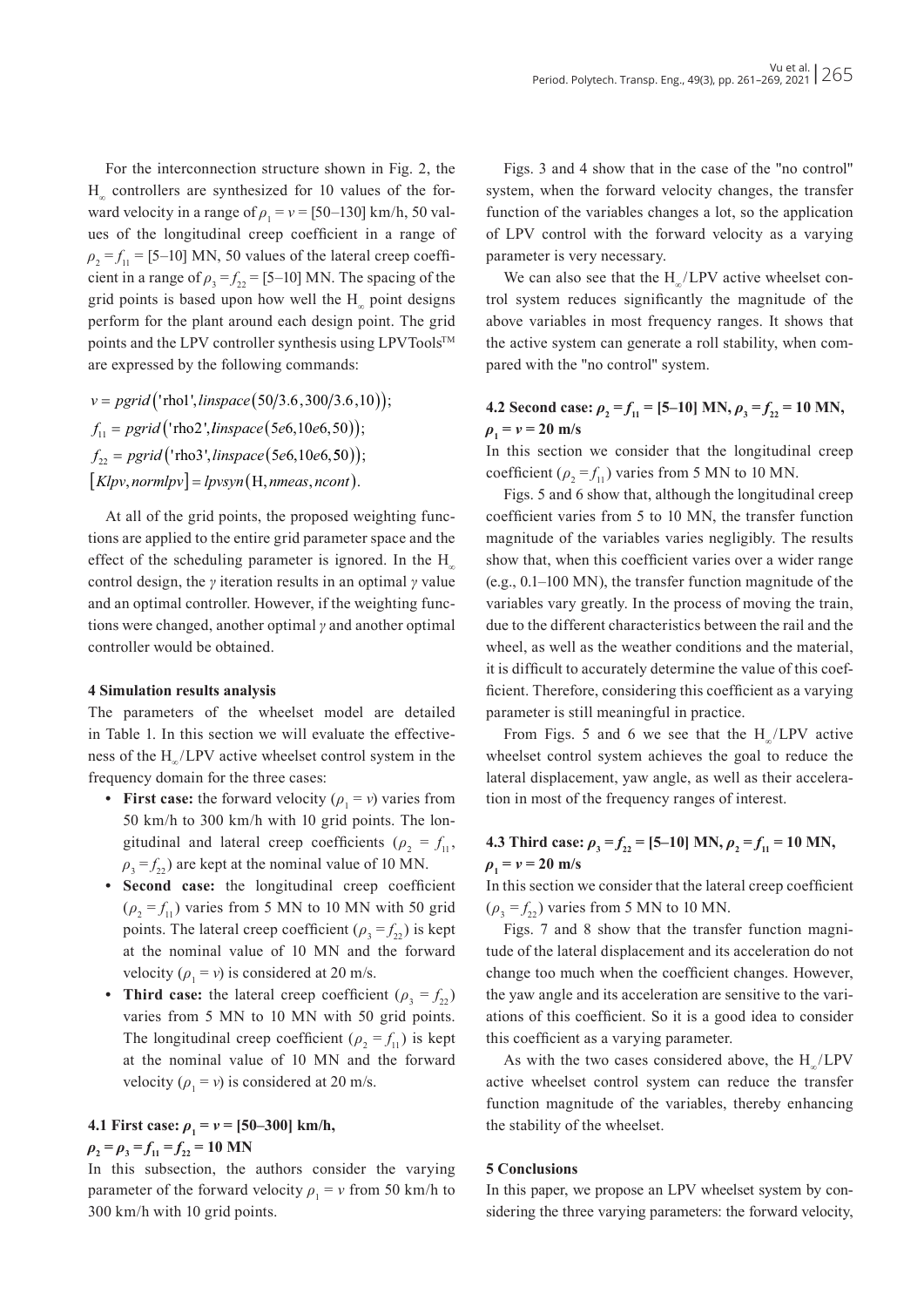

**Fig. 3** First case: transfer function magnitude of a)  $y/(1/R_0)$ , b)  $y/\theta$ , c)  $\ddot{y}/(1/R_0)$ , d)  $\ddot{y}/\theta$ 



**Fig. 4** First case: transfer function magnitude of a)  $\psi/(1/R_0)$ , b)  $\psi/\theta$ , c)  $\psi/(1/R_0)$ , d)  $\psi/\theta$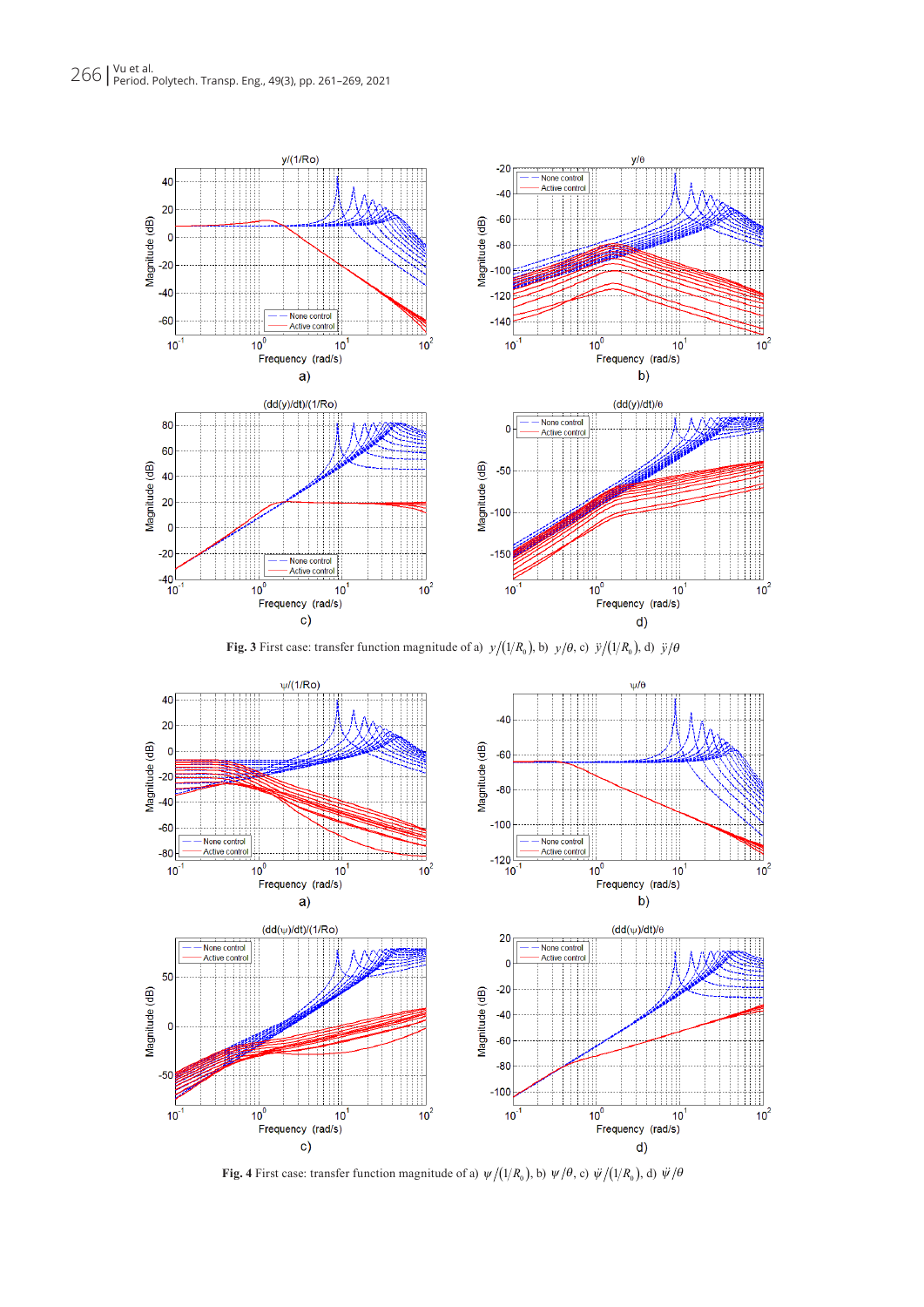

**Fig. 5** Second case: transfer function magnitude of a)  $y/(1/R_0)$ , b)  $y/\theta$ , c)  $\ddot{y}/(1/R_0)$ , d)  $\ddot{y}/\theta$ 



**Fig. 6** Second case: transfer function magnitude of a)  $\psi/(1/R_0)$ , b)  $\psi/\theta$ , c)  $\psi/(1/R_0)$ , d)  $\psi/\theta$ 



**Fig. 7** Third case: transfer function magnitude of a)  $y/(1/R_0)$ , b)  $y/\theta$ , c)  $\ddot{y}/(1/R_0)$ , d)  $\ddot{y}/\theta$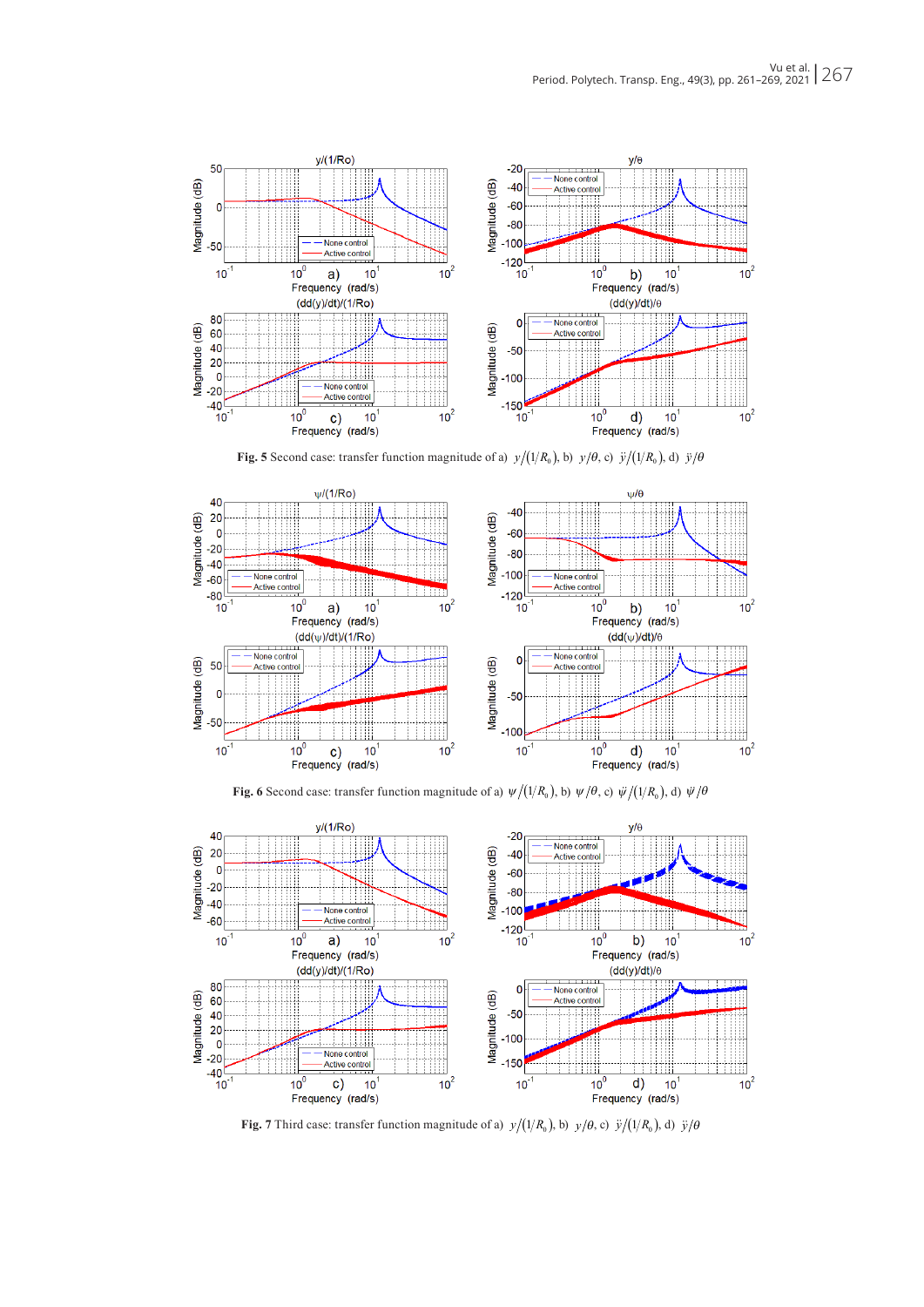

**Fig. 8** Third case: transfer function magnitude of a)  $\psi/(1/R_0)$ , b)  $\psi/\theta$ , c)  $\psi/(1/R_0)$ , d)  $\psi/\theta$ 

the longitudinal and lateral creep coefficients. The gridbased LPV approach is used to synthesize the H\_/LPV controller which is self-scheduled by the above three varying parameters. The aim of the controller is to reduce the lateral displacement and yaw angle of the wheelset. Simulation results in the frequency domain show that the controller achieves the improvement of the wheelset stability in the desired frequency range. In the future, the application of the H<sub>∞</sub>/LPV control to a more complete train model is essential.

#### **References**

Apkarian, P., Gahinet, P. (1995) "A convex characterization of gain-scheduled H∞ controllers", IEEE Transactions on Automatic Control, 40(5), pp. 853–864.

```
https://doi.org/10.1109/9.384219
```
Bideleh, S. M. M., Berbyuk, V. (2016a) "Multiobjective optimisation of bogie suspension to boost speed on curves", Vehicle System Dynamics, 54(1), pp. 58–85.

<https://doi.org/10.1080/00423114.2015.1114655>

- Bideleh, S. M. M., Mei, T. X., Berbyuk, V. (2016b) "Robust control and actuator dynamics compensation for railway vehicles", Vehicle System Dynamics, 54(12), pp. 1762–1784. <https://doi.org/10.1080/00423114.2016.1234627>
- Gahinet, P., Apkarian, P., Chilali, M. (1996) "Affine parameter-dependent Lyapunov functions and real parametric uncertainty", IEEE Transactions on Automatic Control, 41(3), pp. 436–442. <https://doi.org/10.1109/9.486646>
- Gaspar, P., Szaszi, I. Bokor, J. (2005) "Reconfigurable control structure to prevent the rollover of heavy vehicles", Control Engineering Practice, 13(6), pp. 699–711.

<https:/doi.org/10.1016/j.conengprac.2004.06.003>

Goodall, R., Li, H. (2000) "Solid Axle and Independently-Rotating Railway Wheelsets - A Control Engineering Assessment of Stability", Vehicle System Dynamics, 33(1), pp. 57–67. [https://doi.org/10.1076/0042-3114\(200001\)33:1;1-5;FT057](https://doi.org/10.1076/0042-3114(200001)33:1;1-5;FT057)

Furthermore, combining the dynamic model of the actuators will ensure that the research is more realistic and practical.

#### **Acknowledgement**

This work has been supported by the University of Transport and Communications through the key project T2019-CK-012TD; and by the project "Intelligent and autonomous vehicles for improving transport and road safety in Vietnam" from the French Embassy in Vietnam.

- Hjartarson, H., Seiler, P., Packard, A. (2015) "LPVTools: A Toolbox for Modeling, Analysis, and Synthesis of Parameter Varying Control Systems", IFAC-PapersOnline, 48(26), pp. 139–145. <https://doi.org/10.1016/j.ifacol.2015.11.127>
- Li, H., Goodall, R. (1998) "Modelling and analysis of a railway wheelset for active control", In: UKACC International Conference on Control (CONTROL '98), Swansea, UK, pp. 1289–1293. <https://doi.org/10.1049/cp:19980413>
- Matamoros-Sanchez, A. Z., Goodall, R. M. (2015) "Novel mechatronic solutions incorporating inerters for railway vehicle vertical secondary suspensions", Vehicle System Dynamics, 53(2), pp. 113–136. <https://doi.org/10.1080/00423114.2014.983529>
- Packard, A. (1994) "Gain scheduling via linear fractional transformations", Systems and Control Letters, 22(2), pp. 79–92. [https://doi.org/10.1016/0167-6911\(94\)90102-3](https://doi.org/10.1016/0167-6911(94)90102-3)
- Pérez, J., Busturia, J. M., Goodall, R. (2000) "Control strategies for active steering of bogie-based railway vehicles", IFAC Proceedings Volumes, 33(26), pp. 277–282.

[https://doi.org/10.1016/S1474-6670\(17\)39157-7](https://doi.org/10.1016/S1474-6670(17)39157-7)

Scherer, C., Gahinet, P., Chilali, M. (1997) "Multiobjective output-feedback control via LMI optimization", IEEE Transactions on Automatic Control, 42(7), pp. 896–911. <https://doi.org/10.1109/9.599969>